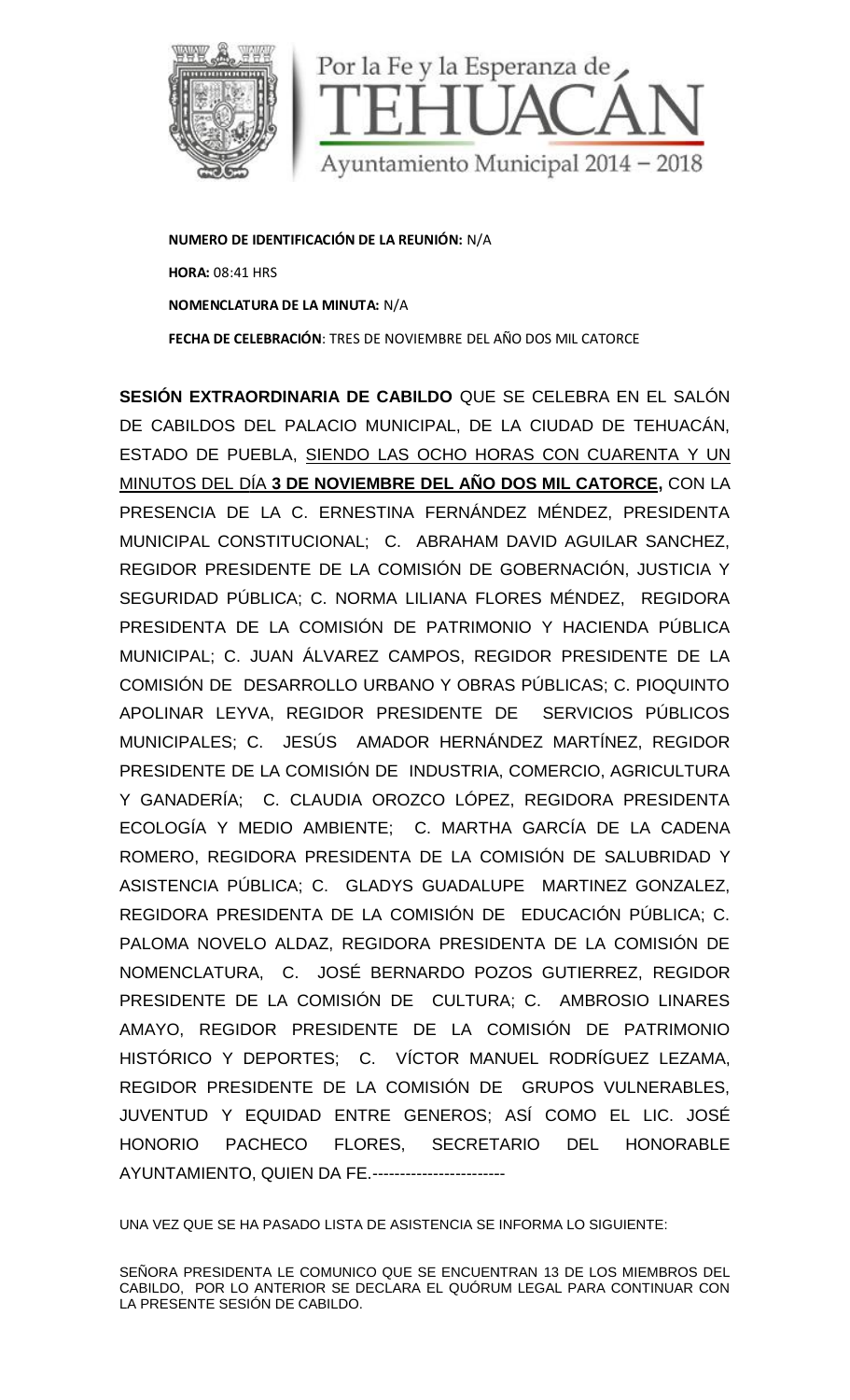EL LIC. JOSÉ HONORIO PACHECO FLORES, PROCEDE A DAR LECTURA AL ORDEN DEL DÍA, MISMA QUE CONTIENE LOS SIGUIENTES PUNTOS:

#### **1.- APERTURA DE LA SESIÓN**

#### **2.- LISTA DE ASISTENCIA**

## **3.- DECLARATORIA DEL QUÓRUM**

#### **4.- LECTURA DEL ACTA ANTERIOR**

#### **5.- COMISIÓN DE PATRIMONIO Y HACIENDA PÚBLICA MUNICIPAL.**

 ANÁLISIS, DISCUSIÓN Y EN SU CASO APROBACIÓN DEL DICTAMEN QUE CONTIENE **EL PROYECTO DE "INICIATIVA DE LEY DE INGRESOS DEL MUNICIPIO DE TEHUACÁN, PUEBLA PARA EL EJERCICIO FISCAL 2015"**

## **CLAUSURA.**

EL LIC. JOSÉ HONORIO PACHECO FLORES, DA CUENTA AL CABILDO DEL MEMORANDUM NUM. 575/2014, SUSCRITO POR EL LIC. MIGUEL ANGEL ROMERO CALDERON, SÍNDICO MUNICIPAL, POR MEDIO DEL CUAL MANIFIESTA QUE CON FUNDAMENTO EN EL ARTÍCULO 52 FRACCIÓN I, INCISO B DE LA LEY ORGÁNICA MUNICIPAL DEL ESTADO DE PUEBLA, INFORMA QUE POR MOTIVOS DE SALUD NO PODRÁ ASISTIR A LA SESIÓN EXTRAORDINARIA DE CABILDO A CELEBRARSE EL DÍA TRES DE NOVIEMBRE DEL PRESENTE AÑO, MANIFESTANDO A TRAVÉS DE ESTE MEDIO, QUE SU DERECHO A VOTO ES POR LA AFIRMATIVA DE APROBAR EL DICTAMEN DE LA INICIATIVA DE LEY DE INGRESOS CORRESPONDIENTE AL EJERCICIO 2015.

EL CABILDO SE DA POR ENTERADO.

**COMISIÓN DE PATRIMONIO Y HACIENDA PÚBLICA MUNICIPAL.-**ANÁLISIS, DISCUSIÓN Y EN SU CASO APROBACIÓN DEL DICTAMEN QUE PROPONE EL PROYECTO DE **"INICIATIVA DE LEY DE INGRESOS DEL MUNICIPIO DE TEHUACÁN, PUEBLA PARA EL EJERCICIO FISCAL 2015"** Y DE **"ZONIFICACIÓN CATASTRAL Y DE VALORES UNITARIOS DE SUELOS URBANOS, SUBURBANOS Y RÚSTICOS, ASÍ COMO LOS VALORES CATASTRALES DE CONSTRUCCIÓN POR METRO CUADRADO, EN EL MUNICIPIO DE TEHUACÁN PUEBLA".**

SEÑORA REGIDORA TIENE USTED EL USO DE LA PALABRA.

LA REGIDORA NORMA LILIANA FLORES MÉNDEZ, PROCEDE A DAR LECTURA AL DICTAMEN CORRESPONDIENTE, MISMO QUE A LA LETRA DICE:

#### **"… HONORABLE CABILDO.**

LA SUSCRITA PRESIDENTA MUNICIPAL Y LOS REGIDORES INTEGRANTES DE LA COMISION DE PATRIMONIO Y HACIENDA PUBLICA MUNICIPAL DEL H.AYUNTAMIENTO DEL MUNICIPIO DE TEHUACAN PUEBLA, CON FUNDAMENTO EN LO DISPUESTO POR LOS ARTÍCULOS 115 FRACCIONES II Y IV DE LA CONSTITUCIÓN POLÍTICA DE LOS ESTADOS UNIDOS MEXICANOS, 50 FRACCION III, 63 FRACCIÓN IV, 64, 103 Y 105 FRACCION III DE LA CONSTITUCIÓN POLÍTICA DEL ESTADO LIBRE Y SOBERANO DE PUEBLA, 10-A DE LA LEY DE COORDINACION FISCAL, 78 FRACCION VIII, 92 FRACCIÓN III Y V, 94, 96 FRACCION II, 141 Y 145 DE LA LEY ORGÁNICA MUNICIPAL, Y 1 Y 2 DE LA LEY DE HACIENDA PARA EL MUNICIPIO DE TEHUACAN, PUEBLA, SOMETEMOS A LA DISCUSIÓN Y EN SU MOMENTO LA APROBACIÓN DE ESTE HONORABLE CUERPO COLEGIADO, EL DICTAMEN QUE PROPONEEL PROYECTO DE **"INICIATIVA DE LEY DE INGRESOS DEL MUNICIPIO DE TEHUACÁN, PUEBLA PARA EL EJERCICIO FISCAL 2015"**Y DE **"ZONIFICACIÓN CATASTRAL Y DE VALORES UNITARIOS DE SUELOS URBANOS, SUBURBANOS Y RÚSTICOS, ASÍ COMO LOS VALORES**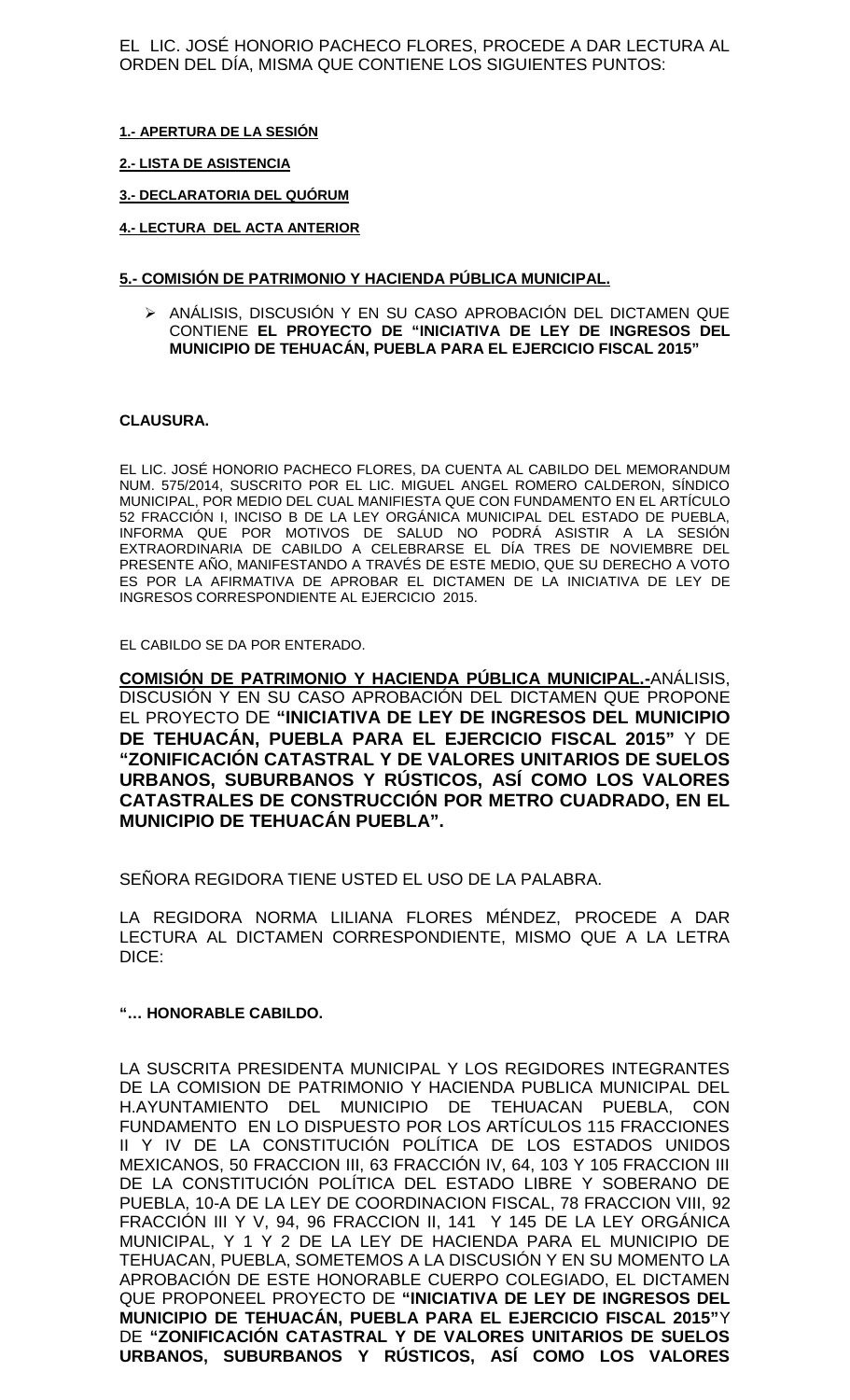**CATASTRALES DE CONSTRUCCIÓN POR METRO CUADRADO, EN EL MUNICIPIO DE TEHUACÁN, PUEBLA"; POR LO QUE:**

## *C O N S I D E R A N D O*

**I.-** QUE EN TÉRMINOS DE LO DISPUESTO POR EL ARTÍCULO 115 FRACCIONES II Y IV DE LA CONSTITUCIÓN POLÍTICA DE LOS ESTADOS UNIDOS MEXICANOS, LOS MUNICIPIOS ESTARÁN INVESTIDOS DE PERSONALIDAD JURÍDICA Y MANEJARÁN SU PATRIMONIO CONFORME A LA LEY, ASIMISMO MANEJARÁN LIBREMENTE SU HACIENDA, DE ACUERDO CON EL PRINCIPIO DEL MUNICIPIO LIBRE, COMO BASE DE NUESTRO SISTEMA REPUBLICANO, REPRESENTATIVO Y FEDERAL, LA CUAL SE FORMARÁ DE LOS RENDIMIENTOS Y DE LOS BIENES QUE LES PERTENEZCAN, ASÍ COMO DE LAS CONTRIBUCIONES Y OTROS INGRESOS QUE LA LEGISLATURA DEL ESTADO ESTABLEZCA A FAVOR DE AQUELLOS.

**II.-** QUE EL ARTÍCULO 50 FRACCIÓN III DE LA CONSTITUCIÓN POLÍTICA DEL ESTADO LIBRE Y SOBERANO DE PUEBLA SEÑALA QUE EL TERCER PERIODO DE SESIONES DEL HONORABLE CONGRESO DEL ESTADO COMENZARÁ EL DÍA QUINCE DE OCTUBRE Y TERMINARÁ EL QUINCE DE DICIEMBRE, DEBERÁ INCLUIR EN LA AGENDA LEGISLATIVA, EL ESTUDIO, LA DISCUSIÓN Y LA APROBACIÓN DE LA LEY DE INGRESOS DEL ESTADO Y DE CADA MUNICIPIO, QUE HABRÁN DE ENTRAR EN VIGOR AL AÑO SIGUIENTE, ASÍ COMO DE LAS ZONAS CATASTRALES Y LAS TABLAS DE VALORES UNITARIOS DE SUELO Y CONSTRUCCIÓN QUE SIRVAN DE BASE PARA EL COBRO DE LAS CONTRIBUCIONES A LA PROPIEDAD INMOBILIARIA, LAS QUE SE ELABORARÁN Y SE ENVIARÁN EN TÉRMINOS DE LA LEGISLACIÓN SECUNDARIA.

**III.-** QUE DE ACUERDO CON LO ESTABLECIDO POR EL ARTÍCULO 63 FRACCIÓN IV DE LA CONSTITUCIÓN POLÍTICA DEL ESTADO LIBRE Y SOBERANO DE PUEBLA, ES FACULTAD DE LOS AYUNTAMIENTOS INICIAR LAS LEYES Y DECRETOS EN LO RELATIVO A LA ADMINISTRACIÓN MUNICIPAL.

**IV.-** QUE EL ARTÍCULO 64 DEL ORDENAMIENTO JURÍDICO SEÑALADO EN EL PUNTO ANTERIOR, ESTABLECE EL TRÁMITE QUE DEBEN SEGUIR LAS INICIATIVAS QUE SE PRESENTEN.

**V.-** QUE EL ARTÍCULO 103 DE LA CONSTITUCIÓN POLÍTICA DEL ESTADO LIBRE Y SOBERANO DE PUEBLA, CONFIRMA LA LIBERTAD DE LOS MUNICIPIOS PARA ADMINISTRAR SU HACIENDA, ESTABLECIENDO ADEMÁS, QUE ÉSTA SE FORMARÁ DE LOS RENDIMIENTOS DE LOS BIENES QUE LES PERTENEZCAN, ASÍ COMO DE LAS CONTRIBUCIONES Y PARTICIPACIONES ENTRE OTROS INGRESOS QUE LA LEGISLATURA DEL ESTADO ESTABLEZCA A FAVOR DE AQUELLOS.

**VI.-** QUE EL ARTÍCULO 105 FRACCIÓN III DE LACONSTITUCIÓN POLÍTICA DEL ESTADO LIBRE Y SOBERANO DE PUEBLA, ESTABLECE QUELOS AYUNTAMIENTOS TENDRÁN FACULTADES PARA EXPEDIR DE ACUERDO CON LAS LEYES EN MATERIA MUNICIPAL QUE EMITA EL CONGRESO DEL ESTADO, LOS BANDOS DE POLICÍA Y GOBIERNO, LOS REGLAMENTOS, CIRCULARES Y DISPOSICIONES ADMINISTRATIVAS DE OBSERVANCIA GENERAL DENTRO DE SUS RESPECTIVAS JURISDICCIONES, QUE ORGANICEN LA ADMINISTRACIÓN PÚBLICA MUNICIPAL, REGULEN LAS MATERIAS, PROCEDIMIENTOS, FUNCIONES Y SERVICIOS PÚBLICOS DE SU COMPETENCIA Y ASEGUREN LA PARTICIPACIÓN CIUDADANA Y VECINAL.

**VII.-** QUE EL ARTÍCULO 10 – A DE LA LEY DE COORDINACIÓN FISCAL SEÑALA LAS EXCEPCIONES DE LOS IMPUESTOS, DERECHOS Y CONTRIBUCIONES DE MEJORAS QUE SE LE PERMITE A LOS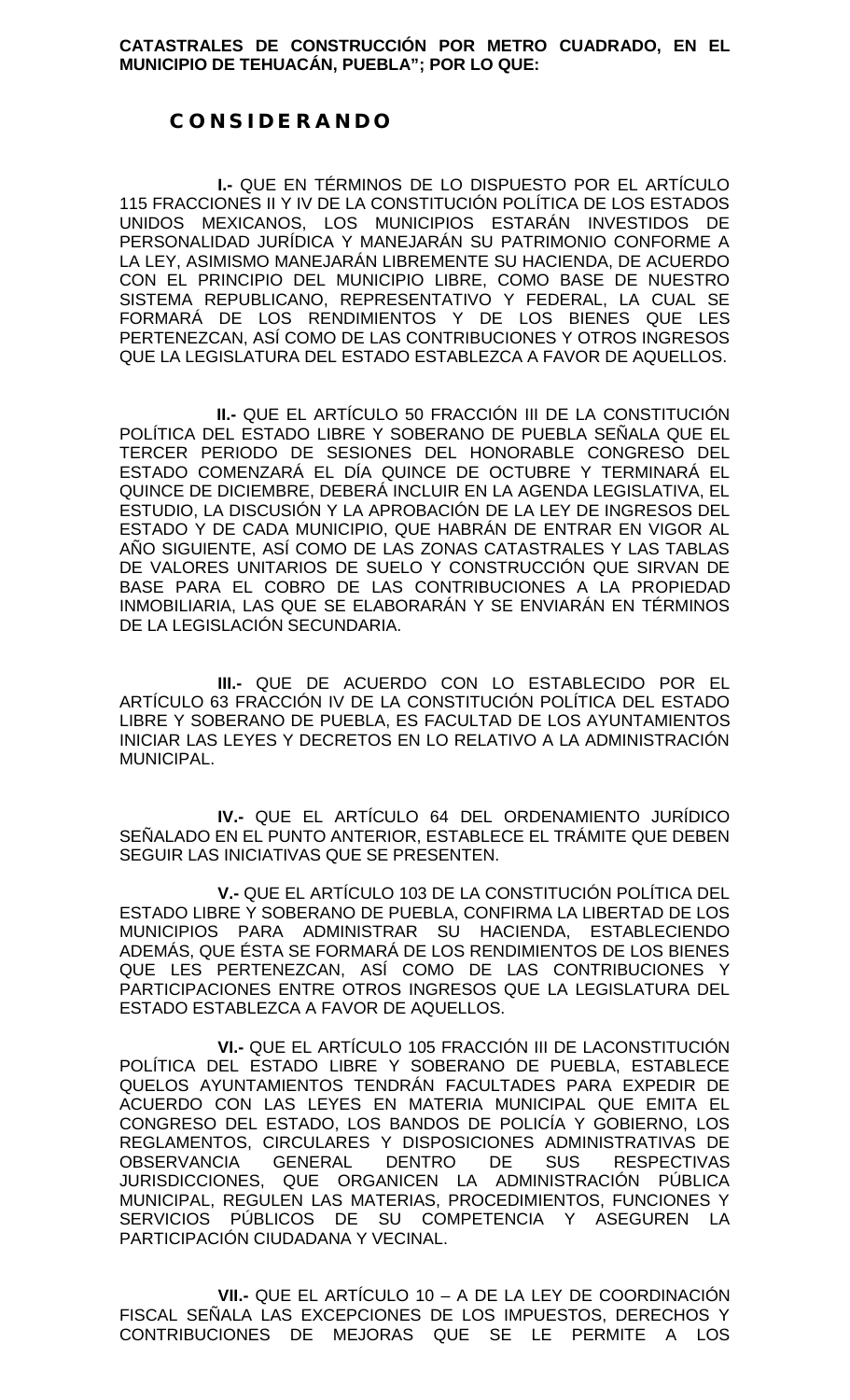AYUNTAMIENTOS OBTENER DENTRO DE SU PROPIA LEY DE INGRESOS PARA CADA EJERCICIO FISCAL.

**VIII.-** QUE COMO LO ESTABLECE EL ARTÍCULO 78 FRACCIÓN VIII DE LA LEY ORGÁNICA MUNICIPAL, ES UNA ATRIBUCIÓN DE LOS AYUNTAMIENTOS, PRESENTAR AL CONGRESO LOCAL, A TRAVÉS DEL EJECUTIVO DEL ESTADO, PREVIA AUTORIZACIÓN DE CUANDO MENOS LAS DOS TERCERAS PARTES DE LOS MIEMBROS DEL AYUNTAMIENTO, EL DÍA QUINCE DE NOVIEMBRE LA INICIATIVA DE LEY DE INGRESOS QUE DEBERÁ REGIR EL AÑO SIGUIENTE; ASIMISMO, PRESENTARÁN LAS TABLAS DE VALORES UNITARIOS DE SUELO Y CONSTRUCCIONES QUE SIRVAN DE BASE PARA EL COBRO DE LOS IMPUESTOS SOBRE LA PROPIEDAD INMOBILIARIA.

**IX.-** QUE EL ARTÍCULO 91 FRACCIÓN LII DEL ORDENAMIENTO JURÍDICO SEÑALADO EN EL PUNTO ANTERIOR, ES FACULTAD DEL PRESIDENTE MUNICIPAL PROMOVER Y VIGILAR LA FORMULACION DEL PROYECTO DE PRESUPUESTO DE INGRESOS DEL MUNICIPIO PARA EL EJERCICIO INMEDIANTO, SU ESTUDIO POR EL AYUNTAMIENTO Y SU ENVIO OPORTUNO AL CONGRESO DE EL ESTADO A TRAVÉS DE EL EJECUTIVO DEL ESTADO PARA SU APROBACIÓN.

**X.-** QUE CON FUNDAMENTO EN LOS ARTÍCULOS 92 FRACCIÓN III Y V, 94 Y 96 FRACCIÓN II DE LA CITADA LEY ORGÁNICA MUNICIPAL, ES FACULTAD DE LOS REGIDORES DELIBERAR Y DECIDIR SOBRE LOS ASUNTOS QUE LE COMPETEN AL AYUNTAMIENTO, ASÍ COMO PARA FACILITAR EL DESPACHO DE LOS MISMOS, NOMBRANDO COMISIÓNES PERMANENTES O TRANSITORIAS QUE LOS EXAMINEN E INSTRUYAN HASTA PONERLOS EN ESTADO DE RESOLUCIÓN, COMISIÓNES DENTRO DE LAS CUALES SE ENCUENTRA LA DE PATRIMONIO Y HACIENDA PÚBLICA MUNICIPAL EN EL CARÁCTER DE COMISIÓN PERMANENTE.

**XI.-** QUE EL ARTÍCULO 141 DE LA LEY ORGÁNICA MUNICIPAL, DISPONE QUE LA HACIENDA PÚBLICA MUNICIPAL SE INTEGRA ENTRE OTROS, POR LAS CONTRIBUCIONES Y DEMÁS INGRESOS QUE EL CONGRESO DEL ESTADO ESTABLEZCA A SU FAVOR EN LAS LEYES CORRESPONDIENTES.

**XII.-** QUE EL ARTÍCULO 145 DE LA LEY ORGÁNICA MUNICIPAL SEÑALA QUE LA COMISIÓN DE PATRIMONIO Y HACIENDA PÚBLICA MUNICIPAL, EL PRESIDENTE MUNICIPAL Y DEMÁS COMISIÓNES QUE DETERMINE EL AYUNTAMIENTO, A MÁS TARDAR EN LA PRIMERA QUINCENA DEL MES DE OCTUBRE DE CADA AÑO, ELABORARÁN EL ANTEPROYECTO DE LEY DE INGRESOS.

**XIII.- QUE HABIENDO** SIDO DEBIDAMENTE ELABORADO EL ANTEPROYECTO DE REFERENCIA Y ANALIZADAS LAS VIABILIDADES DE TASAS APLICABLES A LAS CONTRIBUCIONES MUNICIPALES, ESTE HONORABLE AYUNTAMIENTO EN CUMPLIMIENTO A SUS OBLIGACIONES CONSTITUCIONALES Y LEGALES, CON EL OBJETO DE HACERSE DE FONDOS PARA LA SATISFACCIÓN DE SUS FINES PROGRAMÁTICOS DE INTERÉS PÚBLICO DEBE PROPONER POR CONDUCTO DEL EJECUTIVO DEL ESTADO A LA LEGISLATURA LOCAL LA INICIATIVA DE LEY DE INGRESOS DEL MUNICIPIO DE TEHUACÁN, PUEBLA QUE REGIRÁ EN EL PRÓXIMO EJERCICIO FISCAL, MISMA QUE DEBE GUARDAR CONGRUENCIA CON LOS CONCEPTOS DE INGRESOS QUE CONFORMAN SU HACIENDA PÚBLICA; DAR CERTEZA JURÍDICA A LOS HABITANTES DEL MUNICIPIO, ACTUALIZANDO A VALORES ACTUALES DEL PRÓXIMO EJERCICIO LAS TARIFAS DE LAS CONTRIBUCIONES A CARGO DE LA COMUNA; TODO ESTO DE ACUERDO CON LOS ELEMENTOS QUE CONSOLIDEN LOS PRINCIPIOS CONSTITUCIONALES DE EQUIDAD Y PROPORCIONALIDAD Y QUE A LA VEZ PERMITAN AL MUNICIPIO RECUPERAR LOS COSTOS QUE LE IMPLICA PRESTAR LOS SERVICIOS PÚBLICOS, LOGRANDO UNA SIMPLIFICACIÓN ADMINISTRATIVA; POR LO QUE SE SOMETE A CONSIDERACIÓN DE ESTE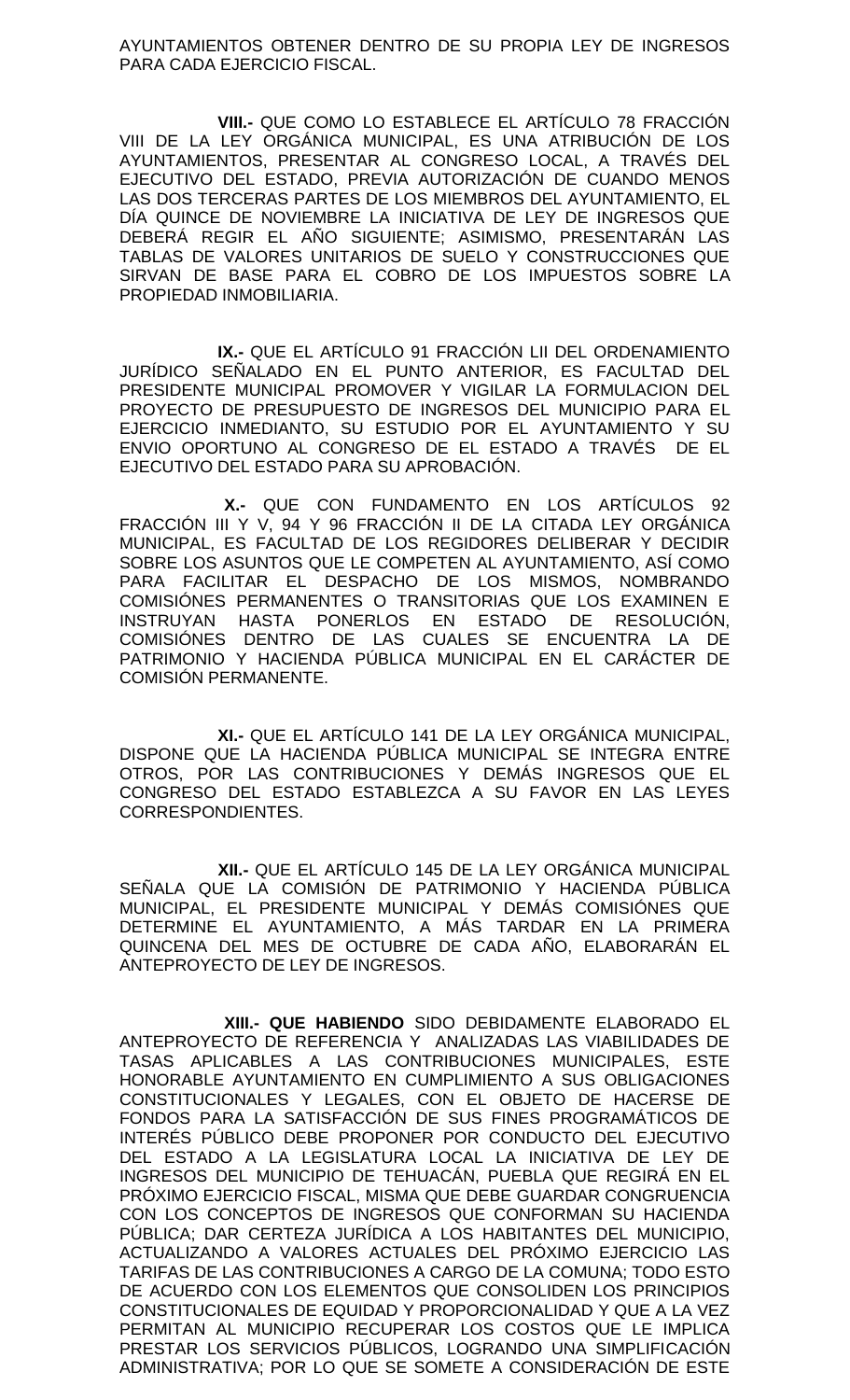HONORABLE PLENO, LA INICIATIVA DE REFERENCIA LA CUAL CON SUS DEBIDOS SOPORTES SE PRESENTA COMO ANEXO DEL PRESENTE DICTAMEN.

**XIV.-** EN TÉRMINOS GENERALES SE CONTEMPLA UN AUMENTO DEL 4% EN LAS CUOTAS Y TARIFAS DE LAS CONTRIBUCIONES PARA EL EJERCICIO FISCAL 2015, CONGRUENTE CON EL ÍNDICE INFLACIONARIO DE LOS ÚLTIMOS DOCE MESES A NIVEL NACIONAL Y COINCIDENTE CON EL DEL ESTADO DE PUEBLA. SE ESTABLECE APLICAR EL REDONDEO EN EL CÁLCULO DEL INCREMENTO INFLACIONARIO AL MÚLTIPLO SUPERIOR DE \$0.50 Y \$1.00 SEGÚN EL CASO, PARA FINES PRÁCTICOS DE PAGO.

**XV.-** EN MATERIA DE IMPUESTO, ESTA LEY NO CONTEMPLA LA CREACIÓN DE NUEVOS IMPUESTOS; ÚNICAMENTE MODIFICA LAS TASAS CORRESPONDIENTES AL IMPUESTO PREDIAL, EN EL QUE LA TASA DE IMPUESTO PARA PREDIOS URBANOS Y SUBURBANOS SE DISMINUYE AL 1.13 AL MILLAR, EN LUGAR DEL 1.3 AL MILLAR; LA TASA DE IMPUESTO PARA PREDIOS URBANOS SIN CONSTRUCCIÓN SE DISMINUYE AL 2.03 AL MILLAR EN LUGAR DE 2.34 AL MILLAR; PARA PREDIOS RÚSTICOS CON AVALÚO PRACTICADO EN EL EJERCICIO FISCAL 2015, A LA BASE GRAVABLE DETERMINADA CONFORME A LAS TABLAS DE VALORES UNITARIO DE SUELO Y CONSTRUCCIÓN APROBADOS POR EL CONGRESO DEL ESTADO SE DISMINUYE AL 0.75 AL MILLAR EN LUGAR DEL 0.87 AL MILLAR, CON LA FINALIDAD DE NO AFECTAR DE MANERA DIRECTAMENTE PROPORCIONAL AL INCREMENTO DE LA TABLA DE VALORES UNITARIOS DE SUELO Y CONSTRUCCIONES CON LA EQUIPARACIÓN DE LOS VALORES CATASTRALES A VALORES DE MERCADO, Y LOS CIUDADANOS CONTRIBUYENTES DE ESTE IMPUESTO PAGUEN LO MISMO QUE EN EL EJERCICIO 2014 ÚNICAMENTE CON EL INCREMENTO DEL ÍNDICE<br>INFLACIONARIO, SALVAGUARDANDO LOS PRINCIPIOS DE SALVAGUARDANDO LOS PRINCIPIOS DE PROPORCIONALIDAD Y EQUIDAD JURÍDICA CONSAGRADOS EN LA FRACCIÓN IV DEL ARTÍCULO 31 DE LA CONSTITUCIÓN POLÍTICA DE LOS ESTADOS UNIDOS MEXICANOS; TODA VEZ QUE SE INCREMENTAN EL 20% DE LAS CUOTAS EN LA TABLA DE VALORES UNITARIOS DE SUELO Y CONSTRUCCIONES QUE SIRVEN DE BASE PARA EL COBRO DE LOS IMPUESTOS SOBRE LA PROPIEDAD INMOBILIARIA. EL INCREMENTO DEL 20% CITADO ANTERIORMENTE ES CON LA FINALIDAD DE DAR CUMPLIMIENTO DE MANERA PAULATINA AL EXHORTO DEL H. CONGRESO DEL ESTADO EN EL SENTIDO DE EQUIPARAR LOS VALORES CATASTRALES A VALORES DE MERCADO, SIENDO ESTE EL SEGUNDO EJERCICIO EN EL CUAL SE REALIZA ESTE INCREMENTO, QUEDANDO PENDIENTE PARA LOS PRÓXIMOS 2 EJERCICIOS FISCALES LLEGAR A ESTABLECER EL VALOR DE MERCADO CORRESPONDIENTE.

**XVI.-** QUE EN ESTA INICIATIVA DE LEY DE INGRESOS DEL MUNICIPIO DE TEHUACÁN, PUEBLA SE RECONOCE LA IMPORTANCIA DE LLEVAR A CABO ACCIONES ORIENTADAS A GENERAR UNA CULTURA DE PAGO OPORTUNO DE CONTRIBUCIONES, COMPLEMENTADAS ÉSTAS CON LA EFICIENCIA EN LA RECAUDACIÓN Y LA ADMINISTRACIÓN DE LOS RECURSOS PÚBLICOS PARA ASÍ CONTAR CON LOS RECURSOS ECONÓMICOS SUFICIENTES PARA CUBRIR LOS COMPROMISOS ESTABLECIDOS EN EL PLAN DE DESARROLLO MUNICIPAL.

**XVII.-** QUE PARA EL AYUNTAMIENTO DE TEHUACÁN, PUEBLA, ES PREOCUPANTE LA PROBLEMÁTICA ECONÓMICA QUE ATRAVIESA EL PAÍS COMO CONSECUENCIA DE LA SITUACIÓN FINANCIERA QUE ATAÑE A LA ECONOMÍA GLOBALIZADA, ASÍ COMO EL TIEMPO QUE TOMARÁ RETOMAR EL CURSO DE CRECIMIENTO DE LA MISMA, POR LO QUE COMO MEDIDAS PREVENTIVAS DE ESTA SITUACIÓN EL PROCESO DE ELABORACIÓN DE ESTE PROYECTO DE LEY DE INGRESOS SE LLEVÓ A CABO DE UNA MANERA CONSERVADORA APEGÁNDOSE A LOS PRINCIPIOS DE RACIONALIDAD Y EFICIENCIA EN LA RECAUDACIÓN MANIFIESTOS EN EL PRESENTE DOCUMENTO.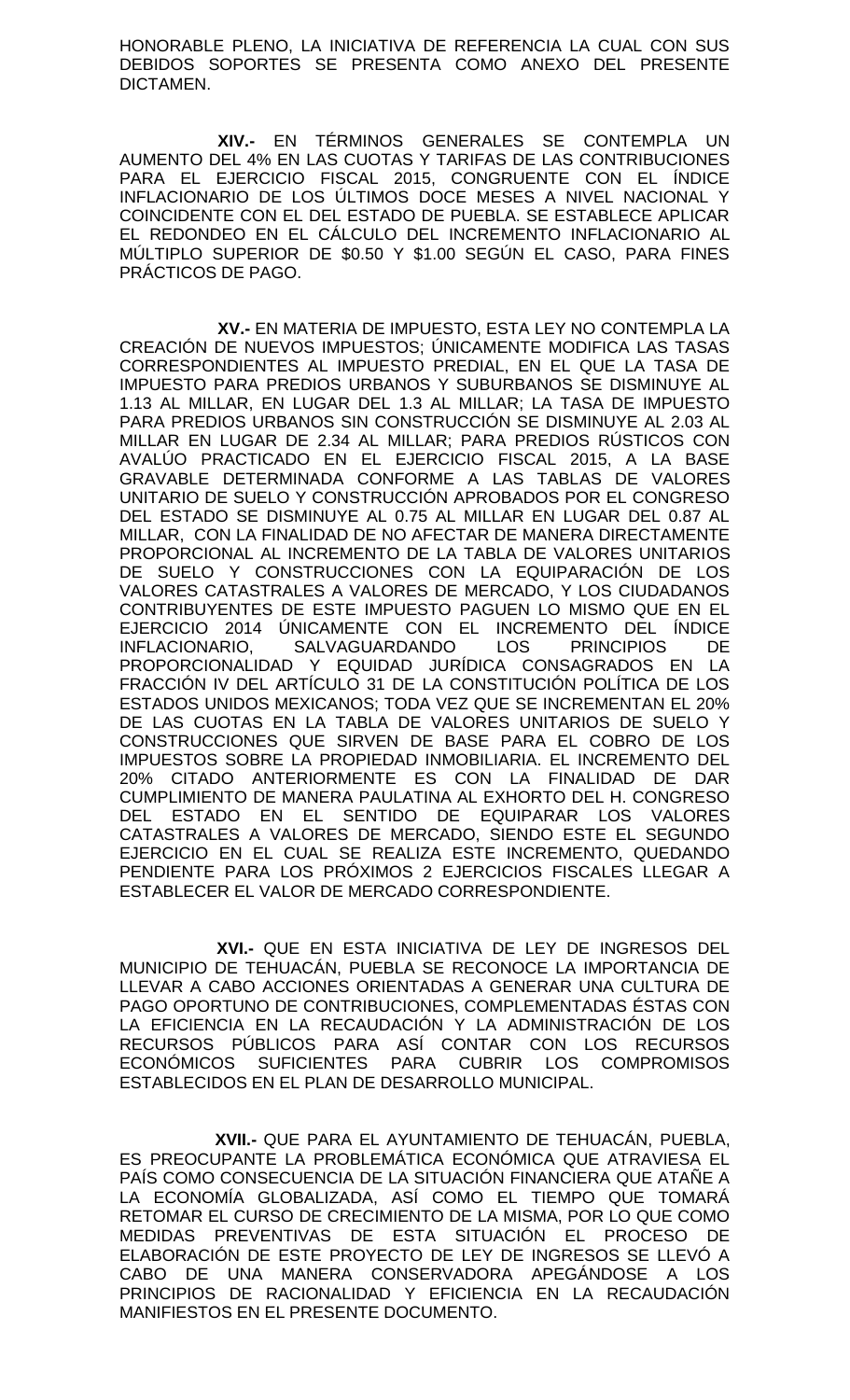POR LO EXPUESTO EN TODOS Y CADA UNO DE LOS CONSIDERANDOS QUE ANTECEDEN Y EN USO DE LAS FACULTADES CONFERIDAS SE PROPONE A CONSIDERACIÓN DE ESTE HONORABLE CUERPO COLEGIADO EL SIGUIENTE:

## **D I C T A M E N**

**PRIMERO.-** QUE CON FUNDAMENTO EN LOS ARTÍCULOS 63 FRACCIÓN IV, 64 Y 103 DE LA CONSTITUCIÓN POLÍTICA DEL ESTADO LIBRE Y SOBERANO DE PUEBLA, SE SOMETA AL ANÁLISIS, DISCUSIÓN Y APROBACIÓN DEL HONORABLE CABILDO, LOS PRESENTES PROYECTOS DE "INICIATIVA DE LEY DE INGRESOS DEL MUNICIPIO PARA EL EJERCICIO FISCAL DE 2015" Y DE "ZONIFICACIÓN CATASTRAL Y DE VALORES UNITARIOS DE SUELOS URBANOS, SUBURBANOS Y RÚSTICOS, ASÍ COMO LOS VALORES CATASTRALES DE CONSTRUCCIÓN POR METRO CUADRADO, EN EL MUNICIPIO", MISMOS QUE SE AGREGAN AL PRESENTE DICTAMEN Y SE DAN POR AQUÍ REPRODUCIDOS COMO SI SE INSERTASEN A LA LETRA.

**SEGUNDO.-** UNA VEZ DISCUTIDOS Y APROBADOS POR LOS MIEMBROS DE ESTE HONORABLE CUERPO COLEGIADO LOS PROYECTOS DE "INICIATIVA DE LEY DE INGRESOS DEL MUNICIPIO DE TEHUACÁN, PUEBLA PARA EL EJERCICIO FISCAL DE 2015" Y DE "ZONIFICACIÓN CATASTRAL Y DE VALORES UNITARIOS DE SUELOS URBANOS, SUBURBANOS Y RÚSTICOS, ASÍ COMO LOS VALORES CATASTRALES DE CONSTRUCCIÓN POR METRO CUADRADO, EN EL MUNICIPIO DE TEHUACÁN, PUEBLA", SEÑALADOS EN EL PUNTO QUE ANTECEDE, CON FUNDAMENTO EN LOS ARTÍCULOS 50 FRACCIÓN III DE LA CONSTITUCIÓN POLÍTICA DEL ESTADO LIBRE Y SOBERANO DE PUEBLA; 78 FRACCION VIII, 92 FRACCION III, 94 Y 96 FRACCIÓN II DE LA LEY ORGÁNICA MUNICIPAL, SE INSTRUYE A LA C. PRESIDENTE MUNICIPAL Y SECRETARIO DEL AYUNTAMIENTO PARA QUE ENVÍEN AL EJECUTIVO DEL ESTADO LAS PRESENTES INICIATIVAS DE LEY Y DE DECRETO, PARA QUE POR SU CONDUCTO SE REMITAN AL HONORABLE CONGRESO DEL ESTADO PARA SU ESTUDIO, DISCUSIÓN Y EN SU CASO, APROBACIÓN CORRESPONDIENTE.- **ATENTAMENTE.- "POR LA FE Y ESPERANZA DE TEHUACAN".-** MUNICIPIO DETEHUACAN PUEBLA, A 01 DE NOVIEMBRE DE 2014.- PRESIDENTA MUNICIPAL C. ERNESTINA FERNÁNDEZ MÉNDEZ Y COMISIÓN DE PATRIMONIO Y HACIENDA PÚBLICA MUNICIPAL.- NORMA LILIANA FLORES MÉNDEZ.- PRESIDENTA.- JESUS AMADOR HERNANDEZ MARTINEZ.- MIEMBRO.- GLADYS GUADALUPE MARTINEZ GONZÁLEZ.- MIEMBRO.- AMBROSIO LINARES AMAYO.- MIEMBRO.- JUAN ALVAREZ CAMPOS.- MIEMBRO.- ABRAHAM DAVID AGUILAR SANCHEZ.- MIEMBRO.- FIRMAS ILEGIBLES".

SEÑORA PRESIDENTA MUNICIPAL, REGIDORES Y SINDICO MUNICIPAL, EN VOTACIÓN SE LES CONSULTA SI SE APRUEBA LA PROPUESTA EN CUESTION, LOS QUE ESTÉN POR LA AFIRMATIVA SÍRVANSE MANIFESTARLO LEVANTANDO LA MANO.

HABIÉNDOSE ANALIZADO AMPLIAMENTE EL CONTENIDO DEL DICTAMEN DE REFERENCIA, SE APROBÓ POR MAYORÍA DE 13 VOTOS A FAVOR Y 1 VOTO EN CONTRA, VOTOS QUE IMPLICAN MÁS DE LAS DOS TERCERAS PARTES DE LOS ASISTENTES EN EL CABILDO, SE DETERMINA EL SIGUIENTE:

## **A C U E R D O**

**PRIMERO.-** QUE CON FUNDAMENTO EN LOS ARTÍCULOS 63 FRACCIÓN IV, 64 Y 103 DE LA CONSTITUCIÓN POLÍTICA DEL ESTADO LIBRE Y SOBERANO DE PUEBLA, SE APRUEBA POR EL HONORABLE CABILDO, LOS PRESENTES PROYECTOS DE "**INICIATIVA DE LEY DE INGRESOS DEL MUNICIPIO PARA EL EJERCICIO FISCAL DE 2015" Y DE "ZONIFICACIÓN CATASTRAL Y DE VALORES UNITARIOS DE SUELOS URBANOS, SUBURBANOS Y RÚSTICOS, ASÍ COMO LOS VALORES CATASTRALES DE CONSTRUCCIÓN POR METRO CUADRADO, EN EL MUNICIPIO",** MISMOS QUE SE AGREGAN AL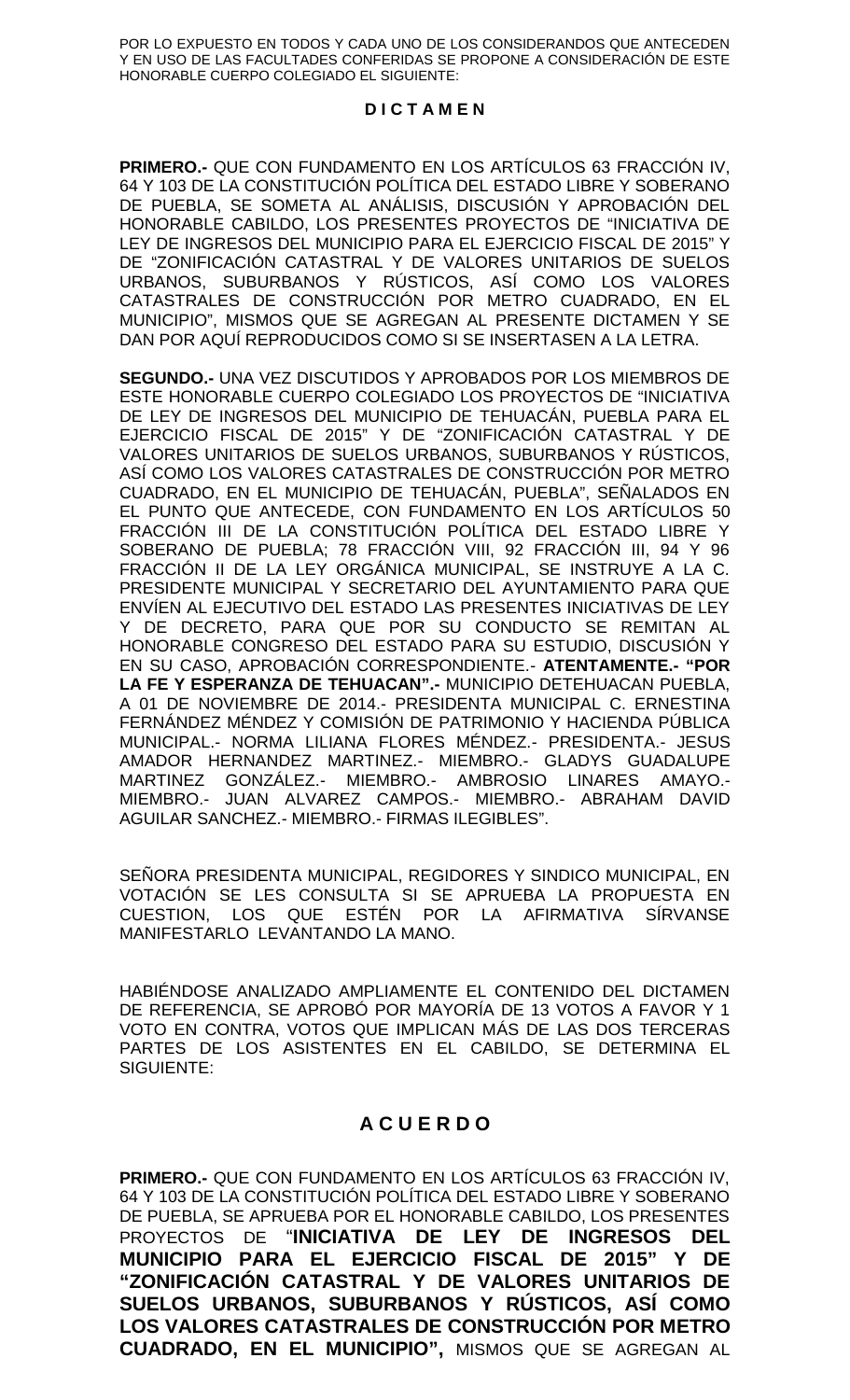PRESENTE ACUERDO Y SE DAN POR AQUÍ REPRODUCIDOS COMO SI SE INSERTASEN A LA LETRA.

**SEGUNDO.-** SE INSTRUYE A LOS C. C. PRESIDENTE MUNICIPAL Y SECRETARIO DEL AYUNTAMIENTO PARA QUE ENVÍEN AL EJECUTIVO DEL ESTADO LAS PRESENTES INICIATIVAS DE LEY Y DE DECRETO, PARA QUE POR SU CONDUCTO SE REMITAN AL HONORABLE CONGRESO DEL ESTADO PARA SU ESTUDIO, DISCUSIÓN Y EN SU CASO, APROBACIÓN CORRESPONDIENTE.

LO ANTERIOR CON FUNDAMENTO EN LOS DISPOSITIVOS LEGALES INVOCADOS EN EL DICTAMEN DE REFERENCIA.

NO HABIÉNDO ASUNTO QUE TRATAR SE DA POR TERMINADA LA PRESENTE SESIÓN DE CABILDO, SIENDO LAS NUEVE HORAS CON UN MINUTO DEL DÍA TRES DE NOVIEMBRE DEL AÑO DOS MIL CATORCE, PROCEDIENDOSE A LEVANTAR LA PRESENTE ACTA QUE FIRMAN LOS QUE EN ELLA INTERVINIERON.- DOY FE.----------------------- -------------------

## **SECRETARIO DEL H. AYUNTAMIENTO**

## **LIC. JOSÉ HONORIO PACHECO FLORES.**

| C. ERNESTINA FERNÁNDEZ MÉNDEZ                            |                                                                  |
|----------------------------------------------------------|------------------------------------------------------------------|
| C. ABRAHAM DAVID AGUILAR SANCHEZ                         |                                                                  |
| C. NORMA LILIANA FLORES MENDEZ                           |                                                                  |
| C. JUAN ALVAREZ CAMPOS                                   |                                                                  |
| C. PIOQUINTO APOLINAR LEYVA                              |                                                                  |
| C. JESUS AMADOR HERNANDEZ MARTINEZ___________________    |                                                                  |
| C. CLAUDIA OROZCO LOPEZ                                  |                                                                  |
| C. MARTHA GARCIA DE LA CADENA ROMERO________________     |                                                                  |
| C. GLADYS GUADALUPE MARTINEZ GONZALEZ _________________  |                                                                  |
| C. PALOMA NOVELO ALDAZ                                   | <u> 1980 - Jan James James Barnett, fransk politik (d. 1980)</u> |
| C. JOSÉ BERNARDO POZOS GUTIERREZ _______________________ |                                                                  |